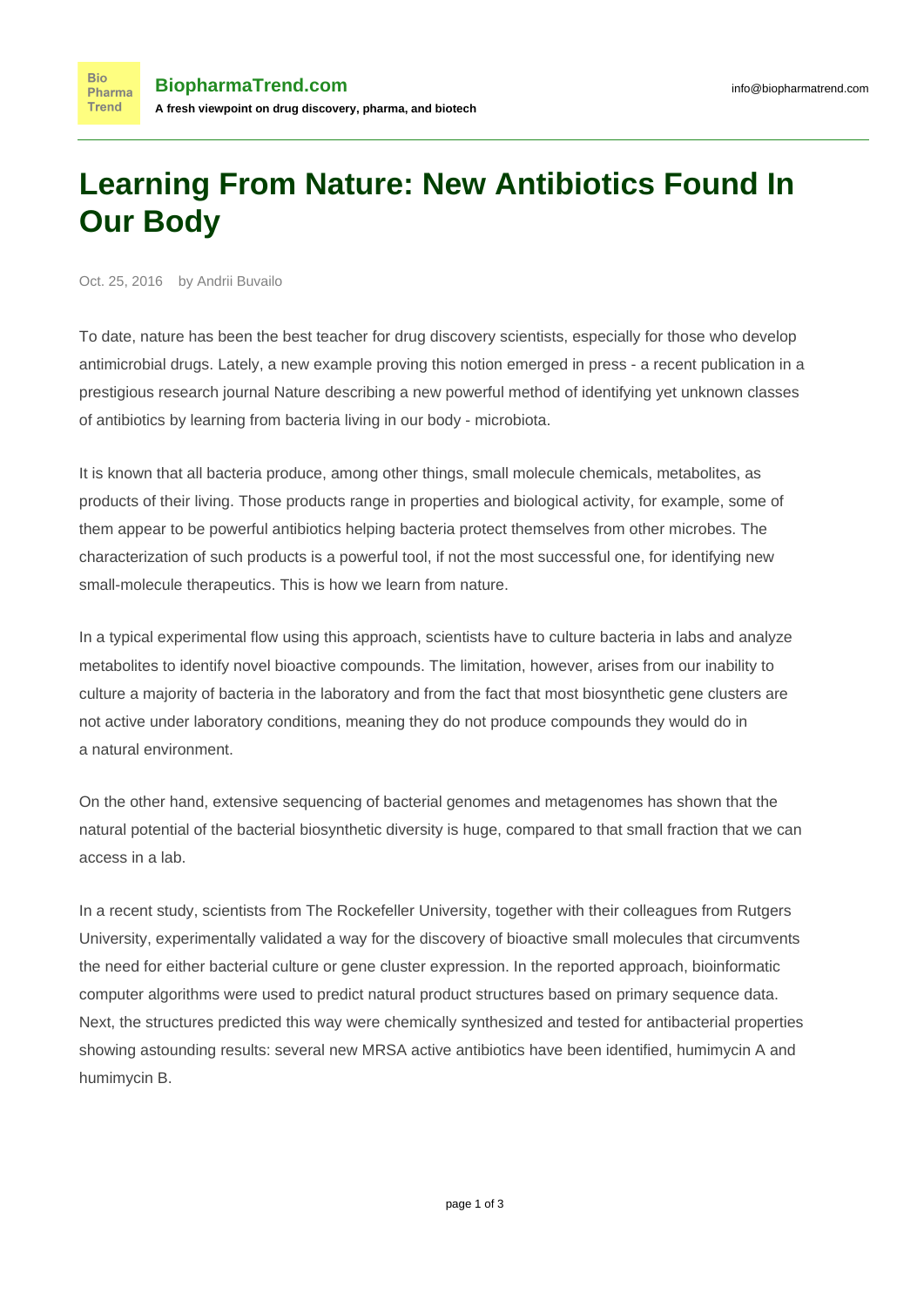**Bio BiopharmaTrend.com** Pharma Trend **A fresh viewpoint on drug discovery, pharma, and biotech**



The primary sequence is an order of amino-acids in a protein or enzyme, also called the primary structure. The current level of technology offers an easy way of "reading" the primary sequence of any protein of interest. Over the past two decades, scientists learned also how to predict the identity, order and modification of the amino acids comprising so-called nonribosomal peptides (NRPs) from solely the primary sequence data of NRP megasynthetases - enzymes that produce them.

In other words, computer models can now predict the result of this biochemical process without actually doing a costly and technologically difficult laboratory experiment of gene expression.

In validating the above approach to drug discovery, the authors focused on the exploration of human microbiota stems. Myriads of various bacteria co-exist with our body, literally occupying a space inside ourselves. This community of bacteria is called microbiota and the collective [genomes](https://en.wikipedia.org/wiki/Genomes) represented by those microorganisms are called microbiome. Bacteria in our body are perfectly used to deal with all the versatility of external intruders threatening the human's body. So, for instance, the antibiotics which are produced by microbiota bacteria might be the best drug candidates for our medical needs. Our own bacteria know better than anything else what our body needs to protect against other species, so to speak.

Authors named the bioinformatically inspired compounds they discovered syn-BNPs. The novel antibiotics, humimycins, discovered in the reported work, validate bioinformatics approach as a strategy for identifying bioactive metabolites and highlights the unique state of the field of natural product chemistry today.

## **The future of drug discovery**

It is clear that advanced computer modeling techniques become valuable tools for identifying novel drug candidates. The above report describes just one example of using computers for data mining from biological systems. The next possible move would be to implement advanced computational algorithms, such as machine learning or even artificial intelligence, for a more accurate and insightful analysis of the obtained datasets. A [number of startups](http://www.chemcommerce.org/post/20-artificial-intelligence-helps-find-new-drugs-better-faster-cheaper/) developing such computational technologies have recently